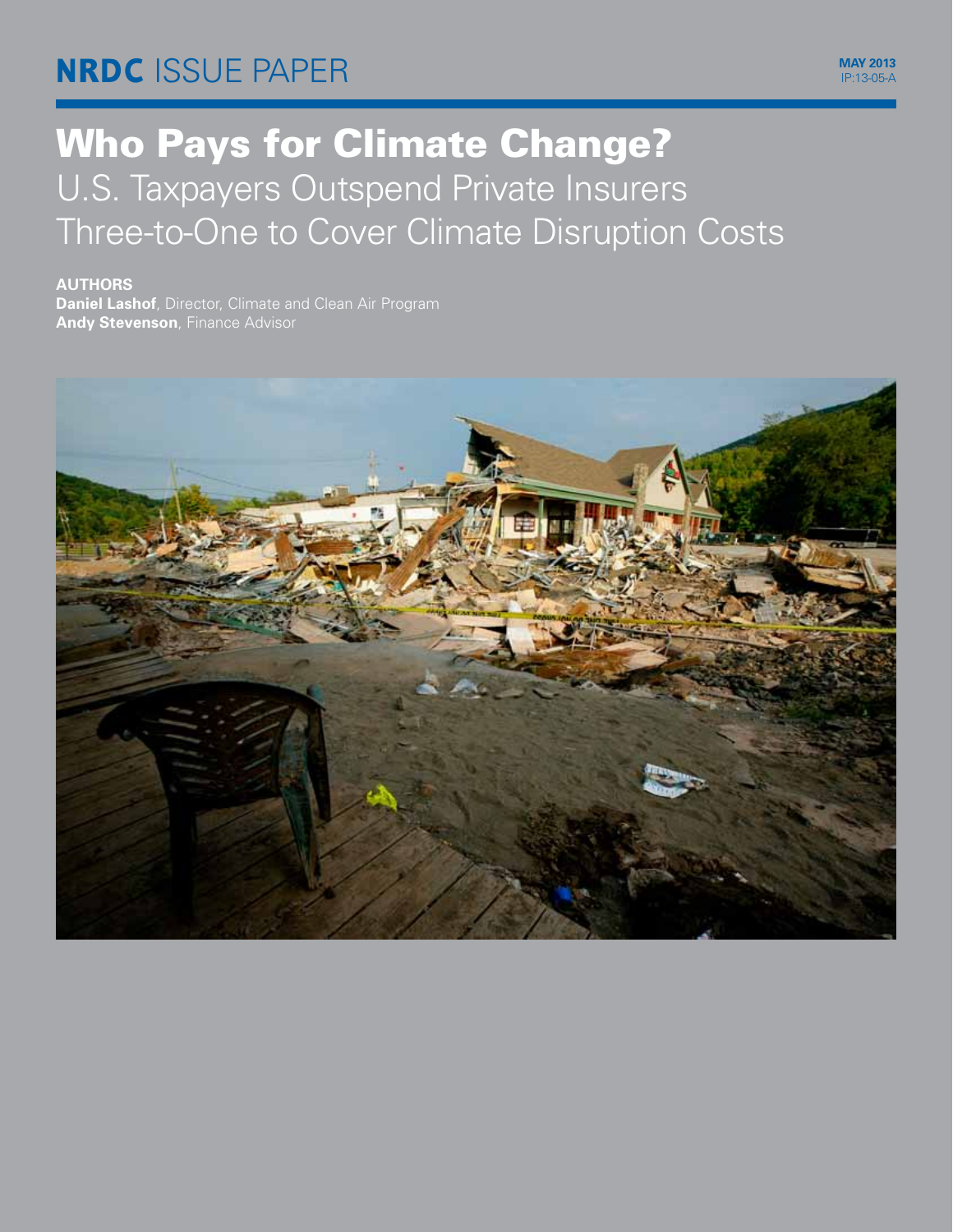## **Acknowledgments**

The authors would like to thank Chad Stone of the Center for Budget and Policy Priorities and George Peridas and Christina Swanson of NRDC for their rapid peer review of this paper.

### **About NRDC**

The Natural Resources Defense Council (NRDC) is an international nonprofit environmental organization with more than 1.4 million members and online activists. Since 1970, our lawyers, scientists, and other environmental specialists have worked to protect the world's natural resources, public health, and the environment. NRDC has offices in New York City, Washington, D.C., Los Angeles, San Francisco, Chicago, Livingston, and Beijing. Visit us at www.nrdc.org.

NRDC's policy publications aim to inform and influence solutions to the world's most pressing environmental and public health issues. For additional policy content, visit our online policy portal at www.nrdc.org/policy.

*NRDC Director of Communications:* Edwin Chen *NRDC Deputy Director of Communications:* Lisa Goffredi *NRDC Policy Publications Director:* Alex Kennaugh *Lead Editor:* Lisa Goffredi *Design and Production:* www.suerossi.com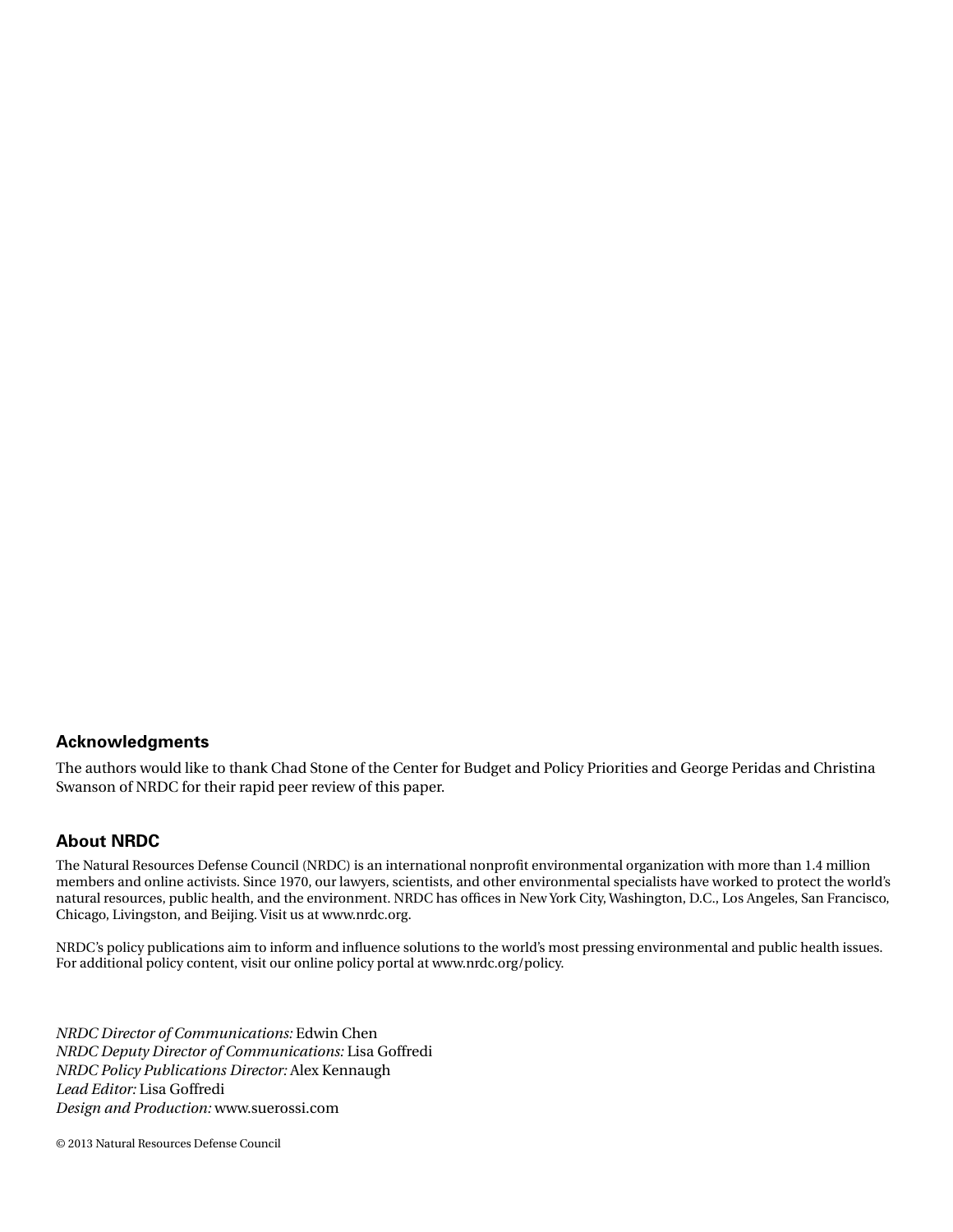# **executive summary**

espite the lengthy debate on the federal budget in Congress, climate change rarely gets mentioned as a deficit driver. Yet paying for climate disruption was one of the largest non-defense discretionary budget items in 2012. Indeed, when all federal spending on last year's droughts, storms, floods, and forest fires are added up, the U.S. Climate Disruption Budget was nearly \$100 billion.

Here's a startling reality: America's taxpayers paid three times what private insurers paid out to cover losses from extreme weather.

Here's another: The federal government spent more taxpayer money on the consequences of 2012 extreme weather than on education or transportation. *Climate doesn't show up as a line item in the budget, but what NRDC calls the Climate Disruption Budget for 2012 is equal to one out of every six dollars spent on non-defense discretionary programs, making it the number-one item in that part of the federal budget.*

Overall, the insurance industry estimates that 2012 was the second-costliest year in U.S. history for climate-related disasters, with more than \$139 billion in damages.<sup>1</sup> But private insurers themselves covered only about 25 percent of these costs (\$33 billion<sup>2</sup>), leaving the federal government



The insurance industry estimates that 2012 was the **second-costliest year**  in U.S. history for climate-related disasters, with more than \$139 billion in damages. But **private insurers only covered about 25% of these costs**, leaving the federal government and its pubic insurance enterprises to pay for the majority of the remaining claims.

and its public insurance enterprises to pay for the majority of the remaining claims. That reflects a major shift in liabilities with respect to climate change away from private insurers to public alternatives, a shift that began in earnest after the \$72 billion hit the industry took in 2005 from Hurricane Katrina.<sup>3</sup>

In 2012, the federal government spent **\$96 billion to clean up the disastrous effects of climate disruption**. This exceeds federal spending on all other non-defense programs like education and transportation.

*Source:* AON Benfield, Artemis, NRDC estimates.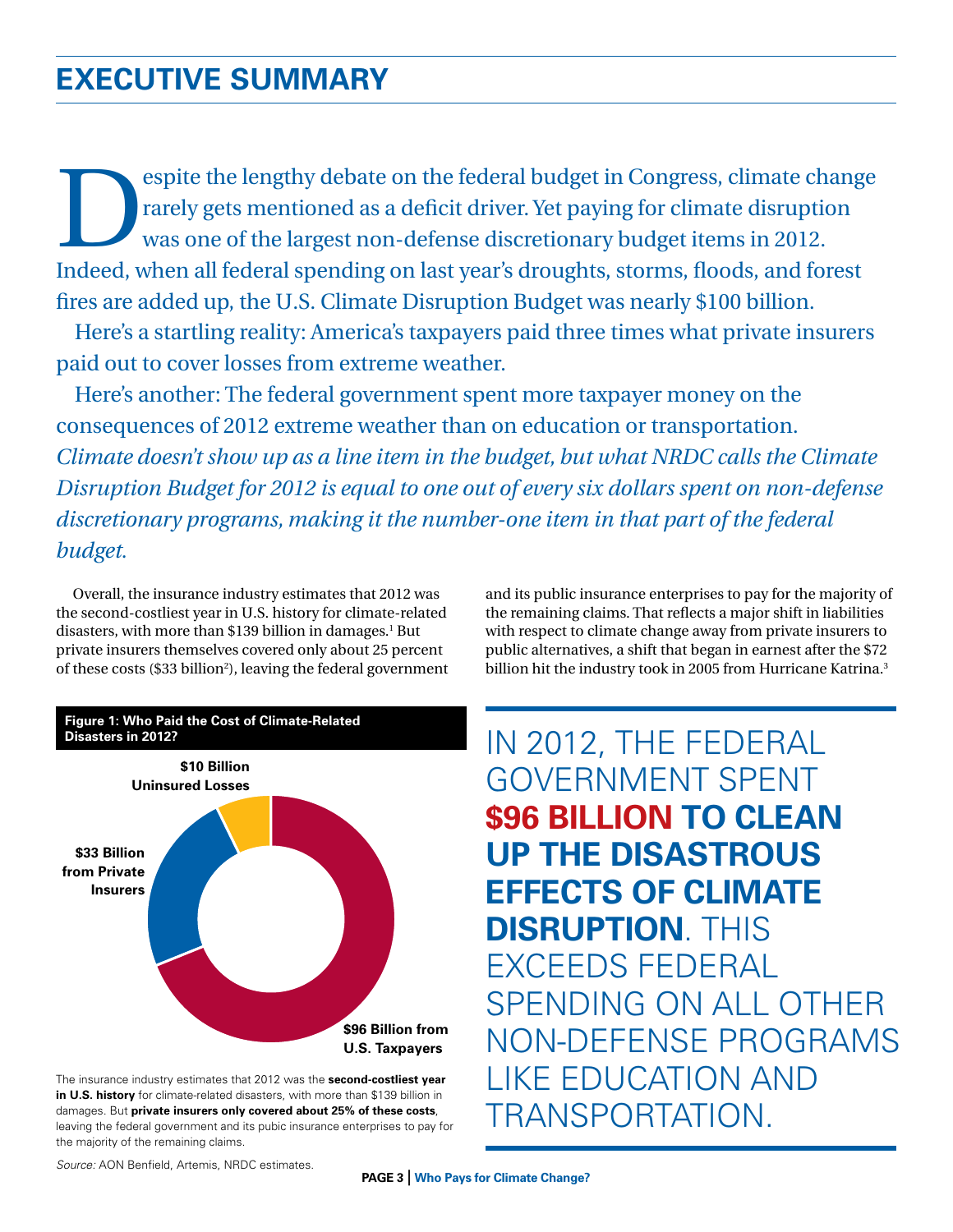**Figure 2: U.S. Climate Disruption Costs**



■ Total Climate-Related Losses

■ Total U.S. CAT Insurer Losses

■ Total U.S. Federal Government Losses

*Source:* CRS, AON Benfield, Towers Watson.

While it can be argued that some of these federal programs—such as forest fire prevention, crop insurance, flood coverage, and disaster preparedness and response do offer wider benefits to the country, it should be noted that these liabilities have largely been assumed by the public sector due to a lack of private-sector alternatives.

In sum, the U.S. government paid more than three times as much as private insurers paid for climate-related disasters in 2012.

*As a result, federal spending on the consequences of extreme weather made worse by climate change far exceeded total spending aimed at solving the problem. In fact, it was eight times the Environmental Protection Agency's total budget and eight times total spending on energy*. 4

At nearly \$100 billion, federal spending on the extreme weather events in 2012 exceeded even the largest nondefense discretionary "super category" used by the Office of Management and Budget to compile federal spending on general government functions across multiple departments and agencies, such as education, transportation, and housing (see Table 1).5 The climate disruption budget for 2012 was equivalent to 16 percent of total federal non-defense discretionary spending.<sup>6</sup>

#### **Table 1: 2012 U.S. Federal Non-Defense Discretionary Budget (in Billions)**

| Education, Training, Employment, and Social Services             | \$95  |
|------------------------------------------------------------------|-------|
| Transportation                                                   | \$91  |
| Housing Assistance and Other Income Security                     | \$65  |
| Health                                                           | \$60  |
| <b>Veterans Benefits and Services</b>                            | \$57  |
| Administration of Justice                                        | \$54  |
| International Affairs                                            | \$50  |
| Natural Resources and Environment                                | \$40  |
| Science, Space, and Technology                                   | \$29  |
| Energy                                                           | \$13  |
| Other Non-Defense Discretionary                                  | \$61  |
| <b>Total FY2012 Non-Defense</b><br><b>Discretionary Spending</b> | \$616 |
| <b>Federal Climate Disruption Costs,</b><br>CY2012 Impacts       | S96   |

*Source:* CRS, OMB, NRDC estimates.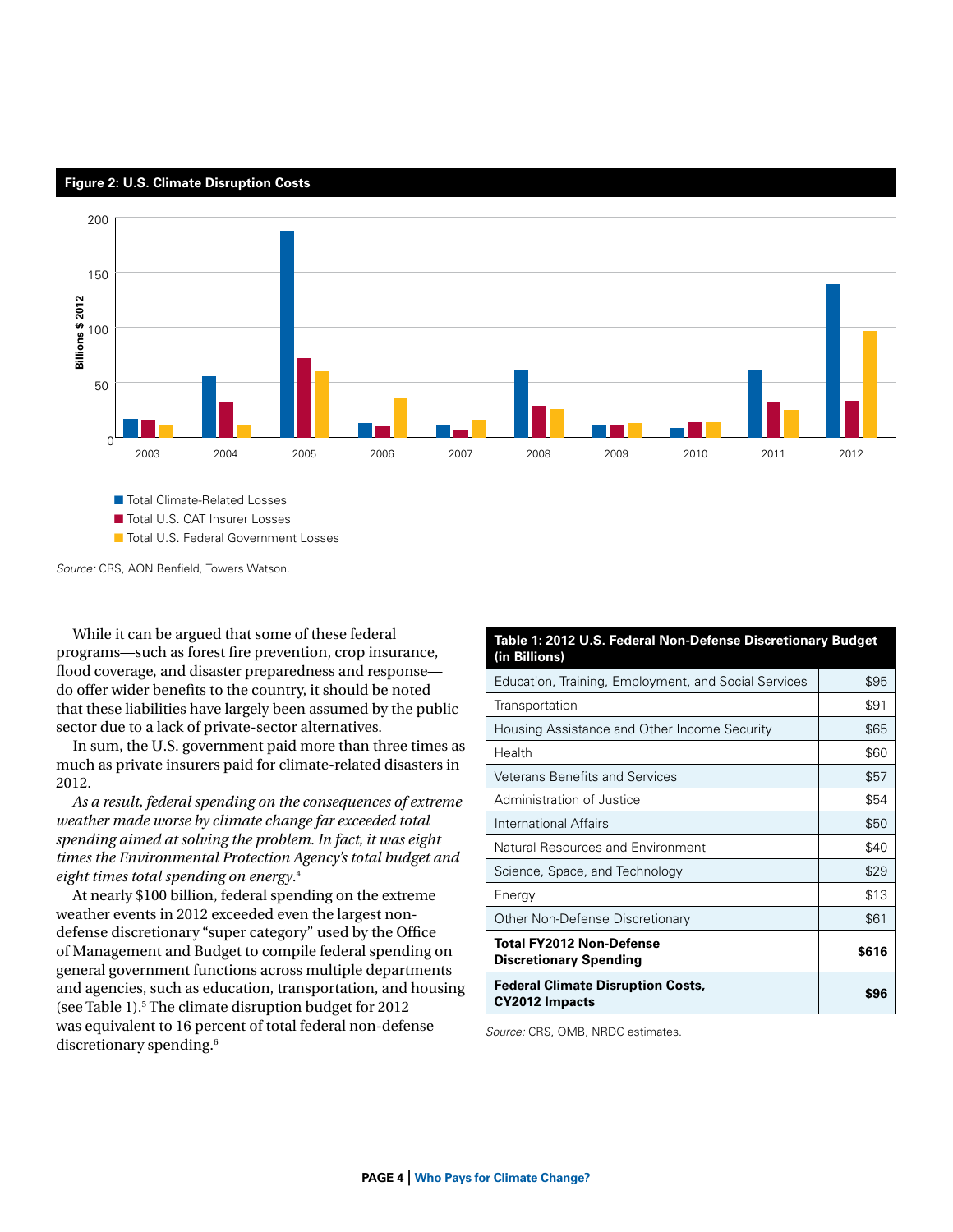While the budget to pay for recovery from climate disruptions hit a record high in 2012 and is expected to continue to grow, the budget for programs to fight climate disruption—such as environmental enforcement, energy efficiency, clean energy vehicle research, and ARPA-E suffered cuts of more than \$100 million in the "sequester" that went into effect in March and remain under continued pressure from the budget-cutting process.7 And yet our nation's climate plan is, in effect, to cut critical investments now for the sake of small, short-term deficit reductions and then send our children the tax bills to clean up the mess.

That's colossally shortsighted.

# **Cutting Costs By Addressing Climate Change Now**

Fortunately, there is much that the president can do to fight climate change without waiting for the current Congress to act. NRDC has developed a [groundbreaking plan](http://www.nrdc.org/air/pollution-standards/) to use the Clean Air Act to make big reductions in carbon pollution from power plants, America's largest source of global warming pollution. Our analysis shows that the EPA can set fair and flexible standards that cut power plant carbon pollution by 26 percent by 2020 and 34 percent by 2025 compared with 2005 levels.<sup>8</sup>

The approach includes an innovative provision that will drive investment in cost-effective energy efficiency, substantially reducing the cost of compliance, lowering electricity bills, and creating thousands of jobs across the country. Further, NRDC's analysis shows that the benefits in saved lives, reduced illnesses, and avoided climate change—far outweigh the costs, by as much as 15 times.

America can achieve its goal of reducing global warming pollution 17 percent by 2020 by curbing power plant pollution in combination with steps the administration has already taken, such as setting [standards to cut carbon](http://www.epa.gov/otaq/tier3.htm)  [emissions from new cars](http://www.epa.gov/otaq/tier3.htm) in half by 2025,<sup>9</sup> and other steps the president has authority to pursue, such as curbing emissions of methane and hydrofluorocarbons (which trap heat even more effectively than carbon dioxide).<sup>10</sup> That means we don't have to just accept an ever-increasing Climate Disruption Budget that our children will have to pay for. We can fight back with a more forward-looking approach, starting now.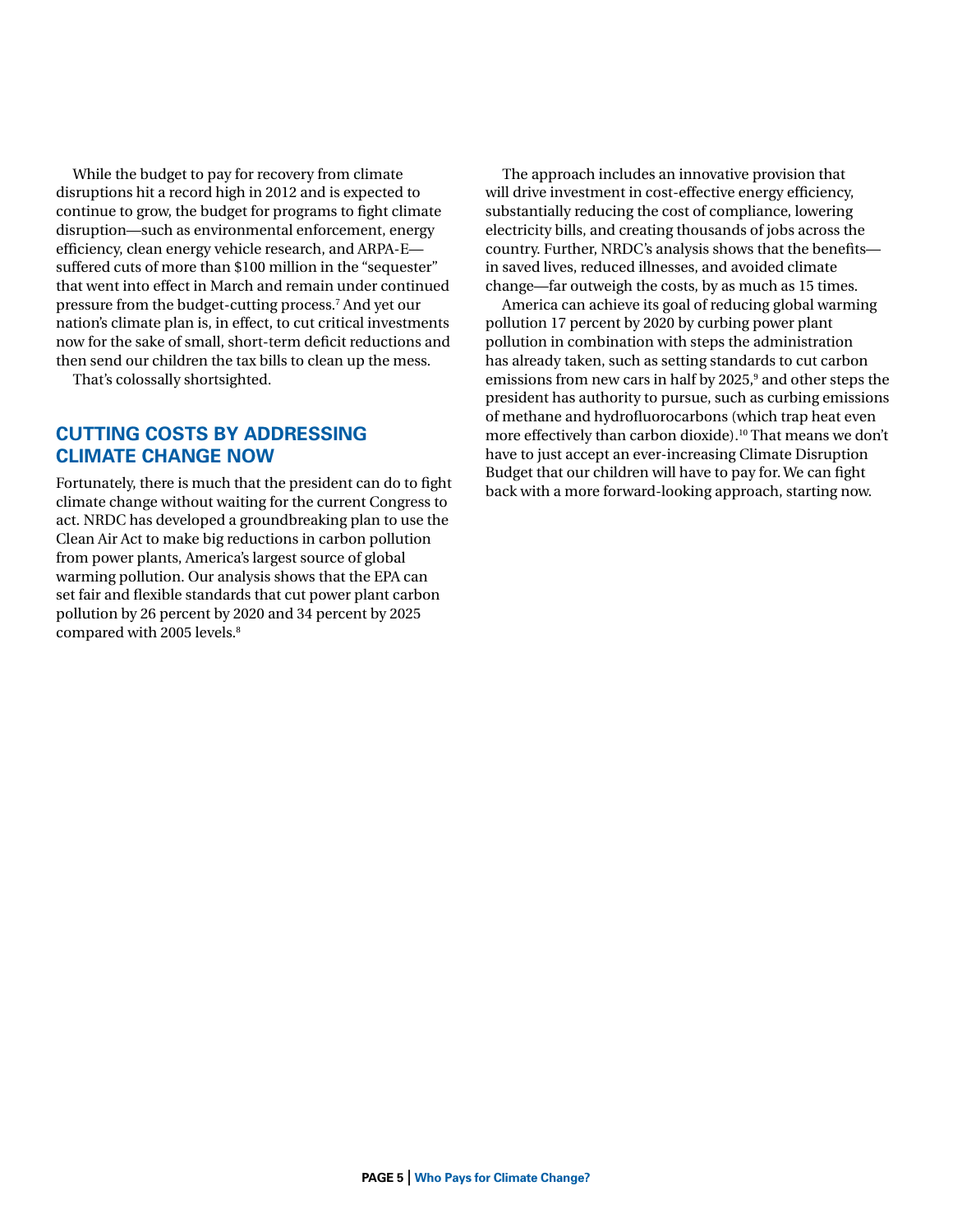# **Federal Costs of Climate Change**

# **Government Costs Related to Storms and Floods**

# **Federal Emergency Management Agency (FEMA)**

The Federal Emergency Management Agency (FEMA) provides relief to states following a major disaster declaration by the president. Congress provides two sources of FEMA funding: 1) Enacted Appropriations, which cover costs associated with "normal" disasters where outlays are less than \$500 million, and 2) Emergency Supplemental Appropriations, which cover costs from all federal agencies involved in disaster relief in excess of \$500 million.<sup>11</sup>

# *FEMA: Enacted Appropriations*

**Figure 3: FEMA: Enacted Appropriations** 

Each year Congress provides funding to FEMA under the Disaster Relief Fund based on available funds, historical average disaster costs, outstanding recovery efforts, and possible fund reimbursements. On average, Congress

authorized about \$1.7 billion per year to pay for Enacted Appropriations through 2010, but this amount has risen substantially over the past two years to cover state-based programs and costs that exceeded the discretionary cap under the Budget Control Act.12

# *Emergency Supplemental Appropriations*

Since 1989, Congress has passed emergency supplemental appropriations totaling in excess of \$410 billion 2012 dollars, with more than \$140 billion authorized over the past 10 years alone, largely due to the 2005 hurricane season (\$55.9 billion) and Hurricane Sandy (\$50.7 billion).<sup>13</sup>

The funds from the Emergency Supplemental Appropriations are then allocated to the agencies involved in the recovery effort. In the case of Hurricanes Katrina, Rita, and Wilma, the Department of Homeland Security received 57 percent of emergency supplemental funds, followed by HUD (16 percent), DOD Army Corps of Engineers (13 percent), DOD (7 percent), and the Department of Transportation (3 percent).



*Source:* CRS, FEMA.





**PAGE 6** | **Who Pays for Climate Change?**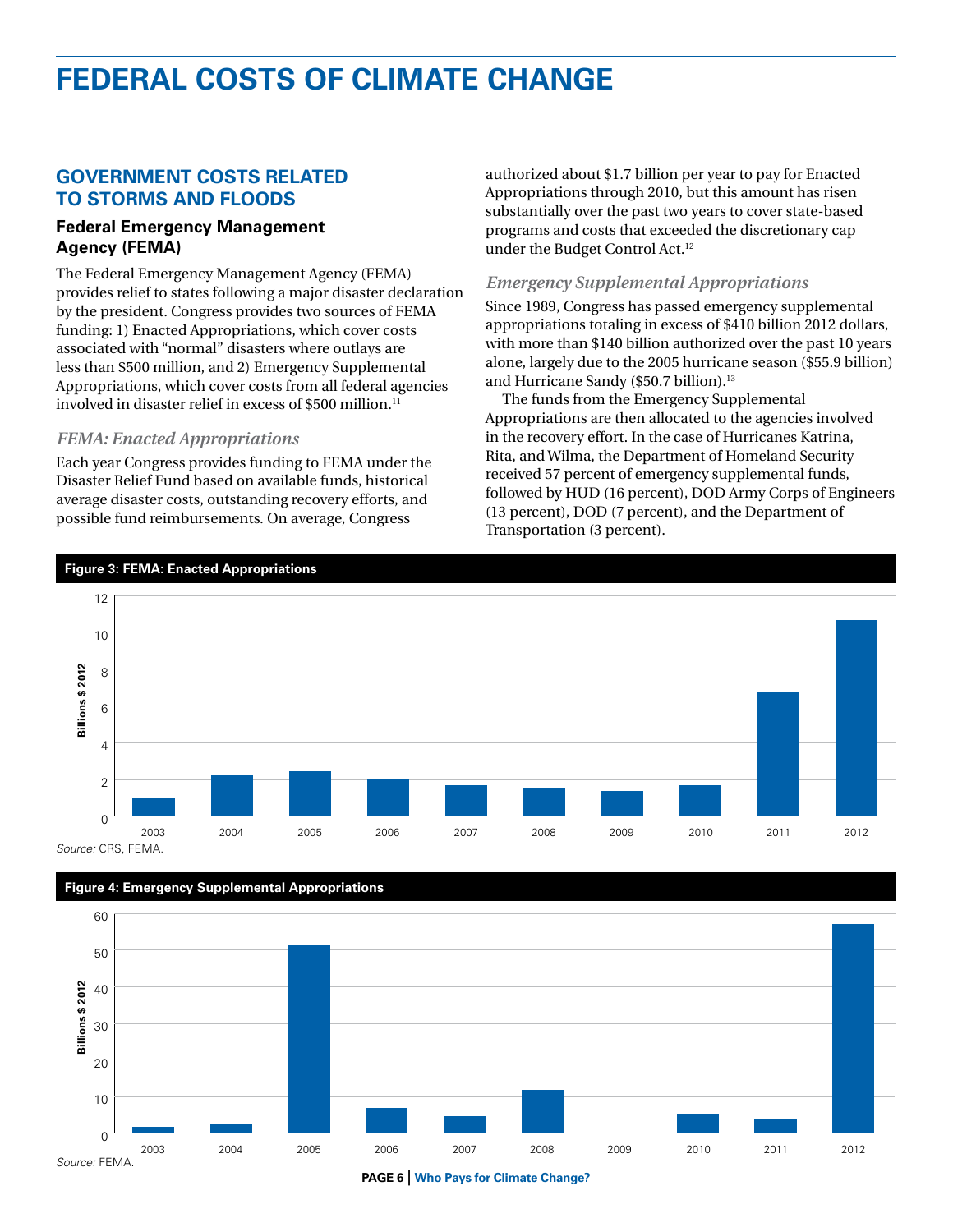# **National Flood Insurance Program (NFIP)**

The National Flood Insurance Program (NFIP) has nearly [\\$1.3 trillion](http://www.fas.org/sgp/crs/misc/R42850.pdf) in policies outstanding.<sup>14</sup>

The National Flood Insurance Program includes several state programs, such as the one for [Florida](http://www.rff.org/RFF/Documents/RFF-IB-12-08.pdf) (which has more than 2 million policyholders and a face value of \$475 billion), that had to be folded into the program as the rising cost of flooding was not being covered by private insurers.

The National Flood Insurance Program has nearly doubled in size from \$692 billion to \$1,293 billion over the past decade as private insurers have continued to shy away from making bets against Mother Nature when it comes to floods. And while the federal government has picked up the slack in terms of coverage, it has had a tough time balancing the premiums that are paid in with the heavy losses it has sustained from recent climate-related events.



*Source:* CRS, FEMA.

#### **Figure 6: Percentage of National Flood Insurance Program Policies by State**



### **Figure 7: National Flood Insurance Program Payouts**



*Source:* CRS (as of Feb 6, 2013).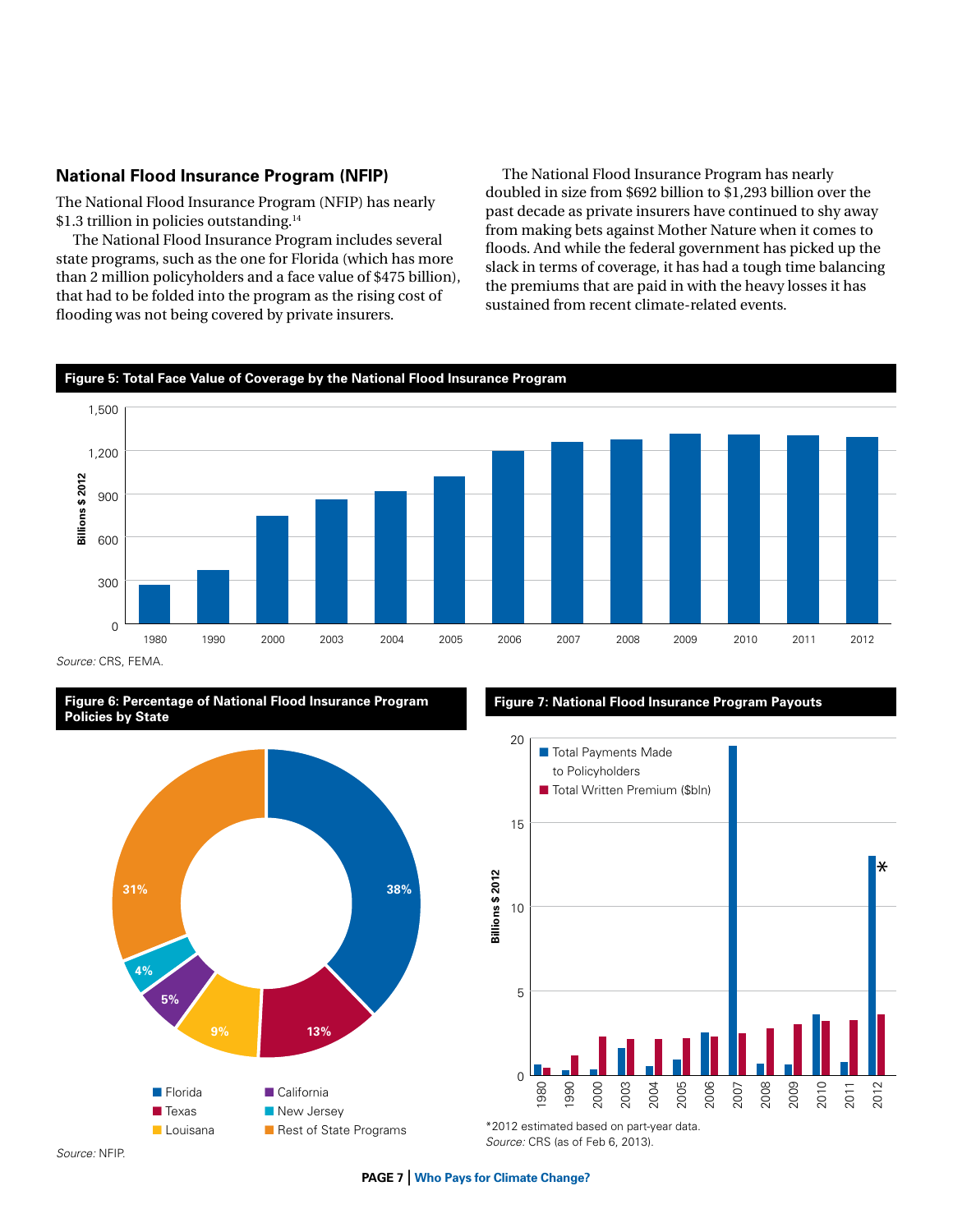In fact, following an estimated \$13 billion in payouts to 140,000 policyholders from Hurricane Sandy, the program is more than \$30 billion in debt and has Congress scratching its head about what to do about it, since the private insurers have made it very clear this is not a business that they wish to be in. While Congress enacted reforms to the NFIP in 2012 intended to bring premiums up to actuarially accurate levels, the law continues to cap the annual increase in premiums, and it isn't clear when or if premiums will catch up to actual risk as it continues to rise due to climate change.



*Source:* CRS (as of Feb. 6, 2013).

# **GOVERNMENT Costs Related to Drought**

### **Federal Crop Insurance Corporation (FCIC)**

Overall, last year's drought cost the United States an estimated \$60 billion to \$100 billion, likely rivaling Hurricane Sandy recovery, which cost taxpayers \$60 billion. About \$16 billion of the drought-related costs were directly borne by U.S. taxpayers in the form of large federal crop insurance losses and higher government food purchase costs.<sup>15</sup>

Scientists will [continue to debate](http://www.climatesciencewatch.org/2013/04/12/drought-study-misses-underlying-climate-connections/) the roles that climate change and natural variability played in last year's drought. Both undoubtedly contributed, but with the concentration of carbon dioxide in our atmosphere [rapidly approaching](http://switchboard.nrdc.org/blogs/dlashof/the_bottom_line_on_climate_is.html)  400 parts per million—more than 40 percent above natural levels—it's clear that the risks of severe droughts will continue to rise. That's because the extra heat trapped by carbon dioxide, methane, and similar pollutants evaporates water faster during dry weather and also leads to more intense storms when it's wet.16

When it comes to drought, the Federal Crop Insurance Corporation (FCIC), administered by the U.S. Department of Agriculture's Risk Management Agency (RMA), ends up footing a big part of the bill. The FCIC allows farmers growing corn, cotton, soybeans, and wheat to purchase two main kinds of insurance that have been affected by the drought: yield-based insurance, which pays out relative to the farmer's "normal" historical output, and revenue-based insurance, which pays out relative to a projected price and yield.



*Source:* USDA Risk Management Agency.

#### **PAGE 8** | **Who Pays for Climate Change?**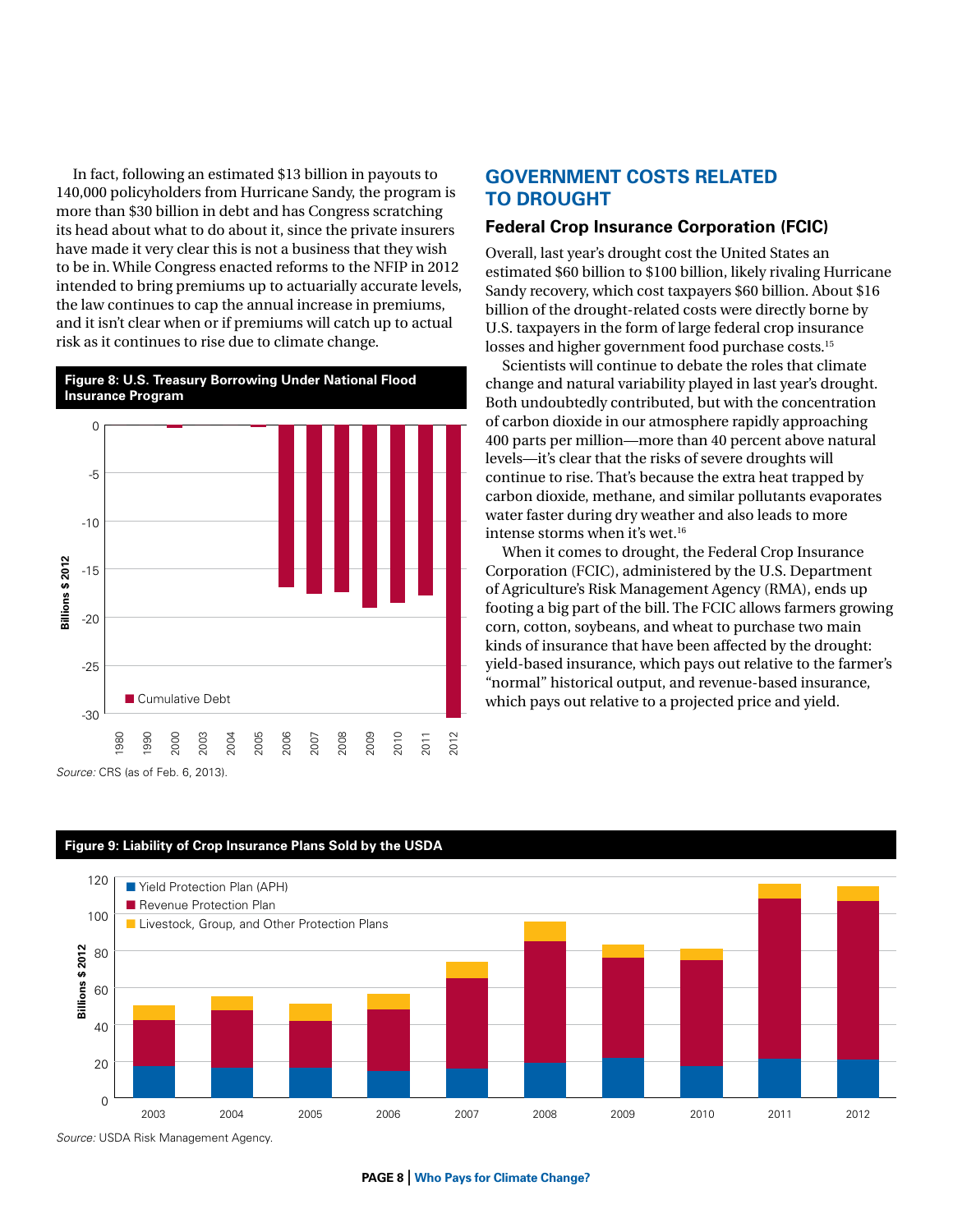

#### **Figure 10: Federal Crop Insurance Financial Statement of Costs and Revenue**

*Source:* USDA Risk Management Agency.

While both protection plans have increased in recent years, the face value of revenue protection insurance policies has risen by more than a factor of four over the past decade, accounting for \$86 billion, or 75 percent, of the FCIC's [total](http://www.usda.gov/oig/webdocs/05401-0002-11.pdf)  [liabilities](http://www.usda.gov/oig/webdocs/05401-0002-11.pdf) of \$115 billion.<sup>17</sup>

As the severity and duration of droughts have intensified over the past decade, the FCIC program has suffered from the same problems plaguing the National Flood Insurance Program—increases in premiums being paid in have not kept pace with increases in claims being paid out. In 2011 alone, smaller crop yields related to drought, rising incidents of insects and disease, and bad weather resulted in the Federal Crop Insurance Corporation losing \$11 billion, with losses this past year rising to \$14 billion.<sup>18</sup>

# **Food Costs**

In addition to the lost output and earnings associated with the drought, U.S. consumers are also expected to pay climate costs in the form of higher grocery bills in 2013 due to the nine- to ten-month lag between prices on the farm and prices at the grocery store.

Using Economic Research Service (ERS) estimates for a 3.5 percent rise in "food at home" prices and a 3 percent rise in "food away from home" prices, Americans' grocery bills are expected to rise by an inflation-adjusted \$24 billion in 2013, due largely to the impacts of this past year's drought.19 While most of these costs are being paid directly by consumers, the U.S. government is expected to cover about \$2.3 billion of these costs directly as the country's single-largest purchaser of food.

| Table 2: Estimated Increase in Food Costs Attributable<br>to the 2012 Drought            |                 |  |
|------------------------------------------------------------------------------------------|-----------------|--|
| Total U.S. Food Expenditure Estimate 2013                                                | \$1,381 billion |  |
| Food Price Index Forecast 2013 (source: ERS)                                             | 3.3%            |  |
| Consumer Price Index Forecast 2013<br>(source: U.S. Federal Reserve)                     | 1.5%            |  |
| Inflation-Adjusted Increase in Food Prices<br>Attributable to 2012 Drought               | 1.8%            |  |
| Estimated \$ Value of Inflation-Adjusted Increase<br>in Food Prices Attributable to 2012 | \$24 billion    |  |
| Estimated \$ Value of Cost Increase Paid by<br>Government Under Various Programs         | \$2.3 billion   |  |

When these higher food costs are added to the estimated \$14 billion in losses by the FCIC, total taxpayer losses from this past year's scorching drought are expected to exceed \$16 billion.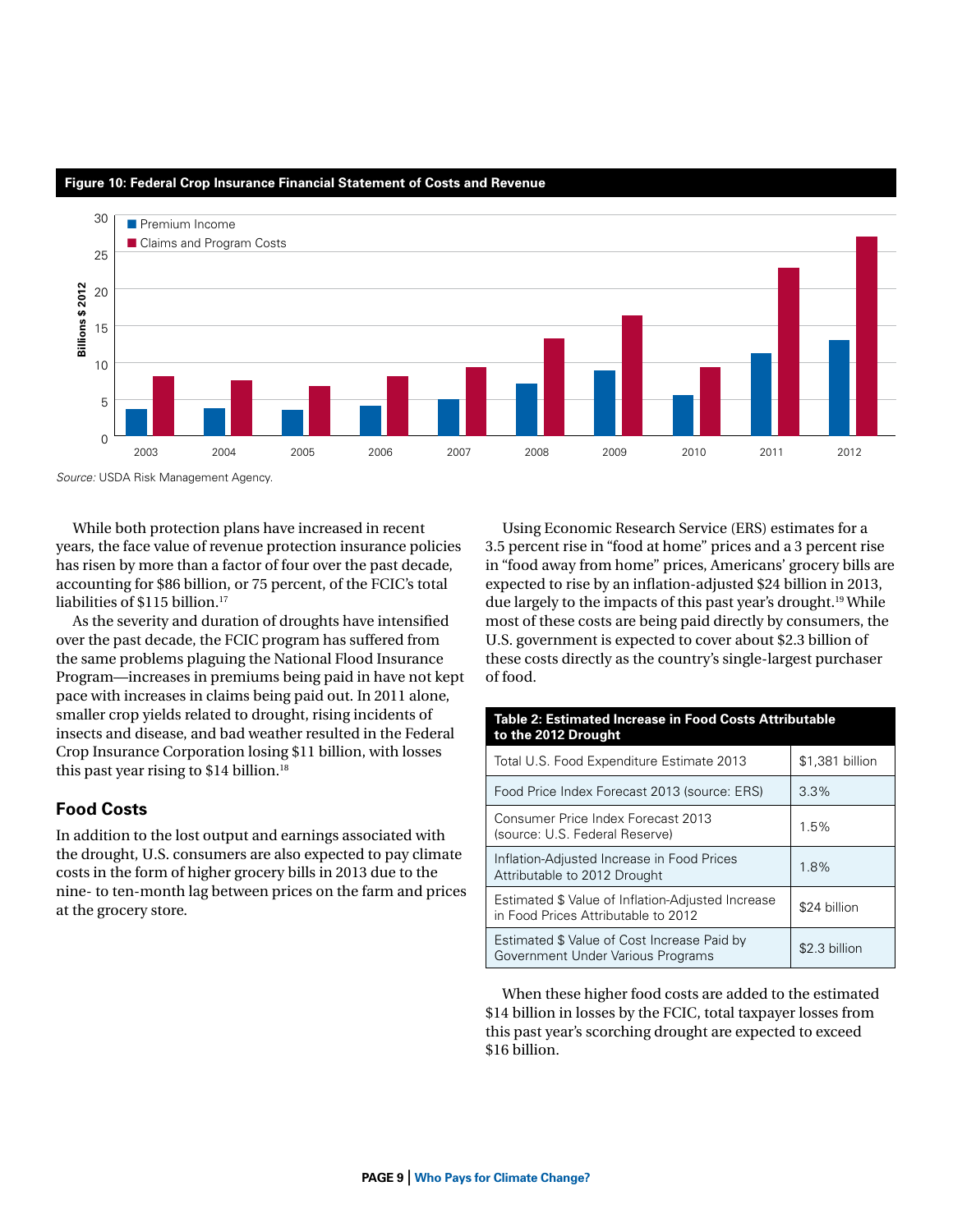# **Government Costs Related to Forest Fires**

The Forest Service (FS) and the Department of the Interior (DOI) are responsible for protecting most federal lands from wildfires. The Forest Service was created in 1905 with an early focus on halting wildfires. Its efforts were largely successful

early on, but the costs of wildfire prevention have risen in the past decade due to drought conditions, beetle infestation, human interaction, and past suppression in fire-dependent ecosystems. While increased budgets for fire prevention helped reduce acres burned between 2007 and 2010, total area burned rose back above 9 million acres in 2012.20



*Source:* CRS, Wildfire Today.



*Source:* Forest Service, Department of Interior.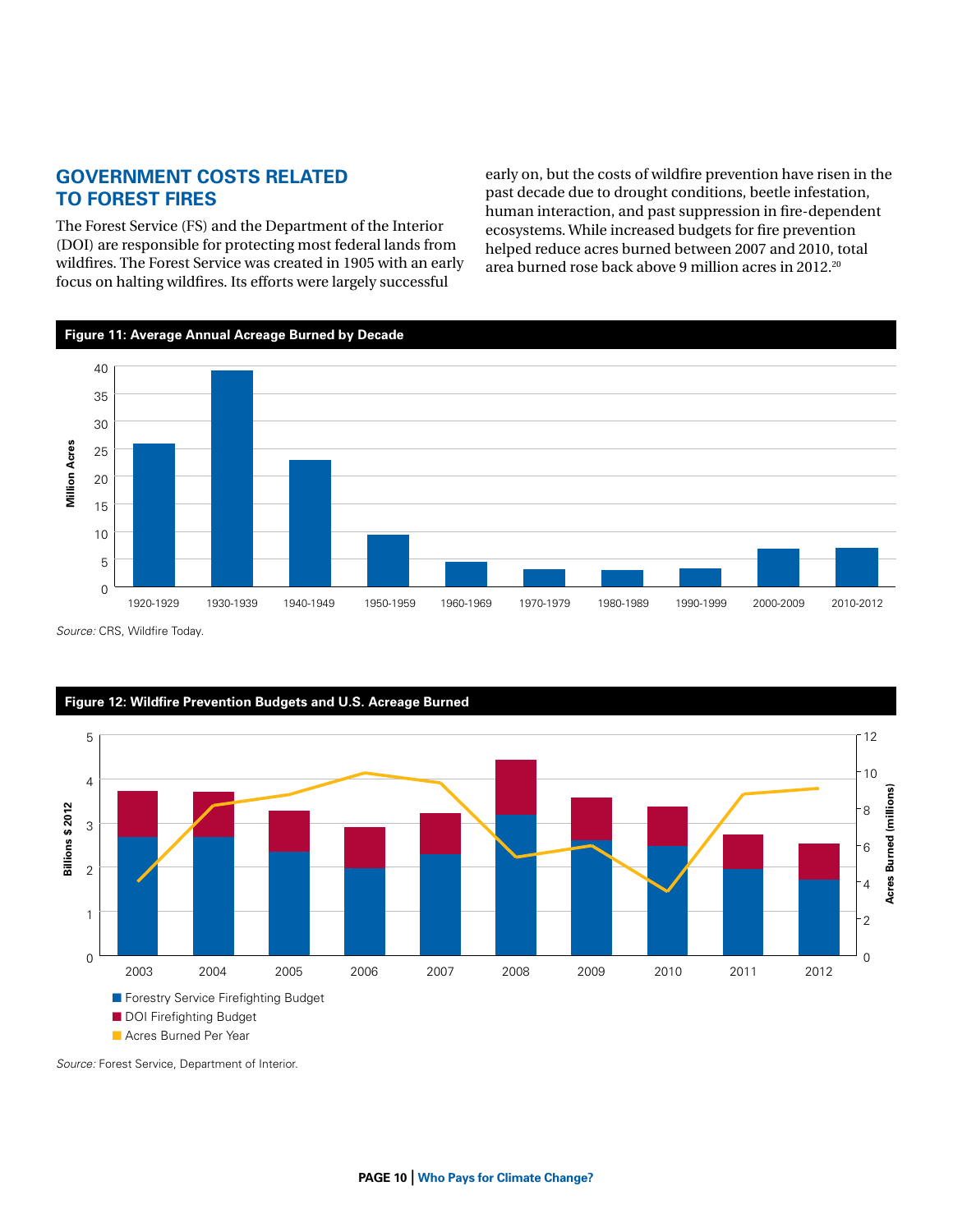# **Conclusion**

Taken together, the costs of disaster recovery, flood insurance, crop insurance, and forest firefighting represent a major expenditure in U.S. federal budgets, reaching an all-time high of \$96 billion in 2012.

Increases in these costs due to climate change not only damage the economy and heighten uncertainty with respect to investment, but they also crowd out spending on other government programs. Indeed, if these losses were accounted

for as a line item in the federal budget, they would be equivalent to 16 percent of all non-defense discretionary spending in fiscal year 2012—more than we spend on transportation or education each year.

Furthermore, when these climate-related costs are compared to total costs paid by the insurance industry for climate-related disasters it is clear that the U.S. government is now paying far more in preparedness and insurance costs than the entire insurance industry combined by a factor of three.

### **Figure 13: Climate Change Costs of U.S. Federal Government**



*Source:* USDA, FEMA, DOI, Forestry Service, ERS.

### **Figure 14: Climate Disruption Costs as a Share of Non-Defense Discretionary Spending**



*Source:* OMB, FRED, BEA, USDA, FEMA, CRS.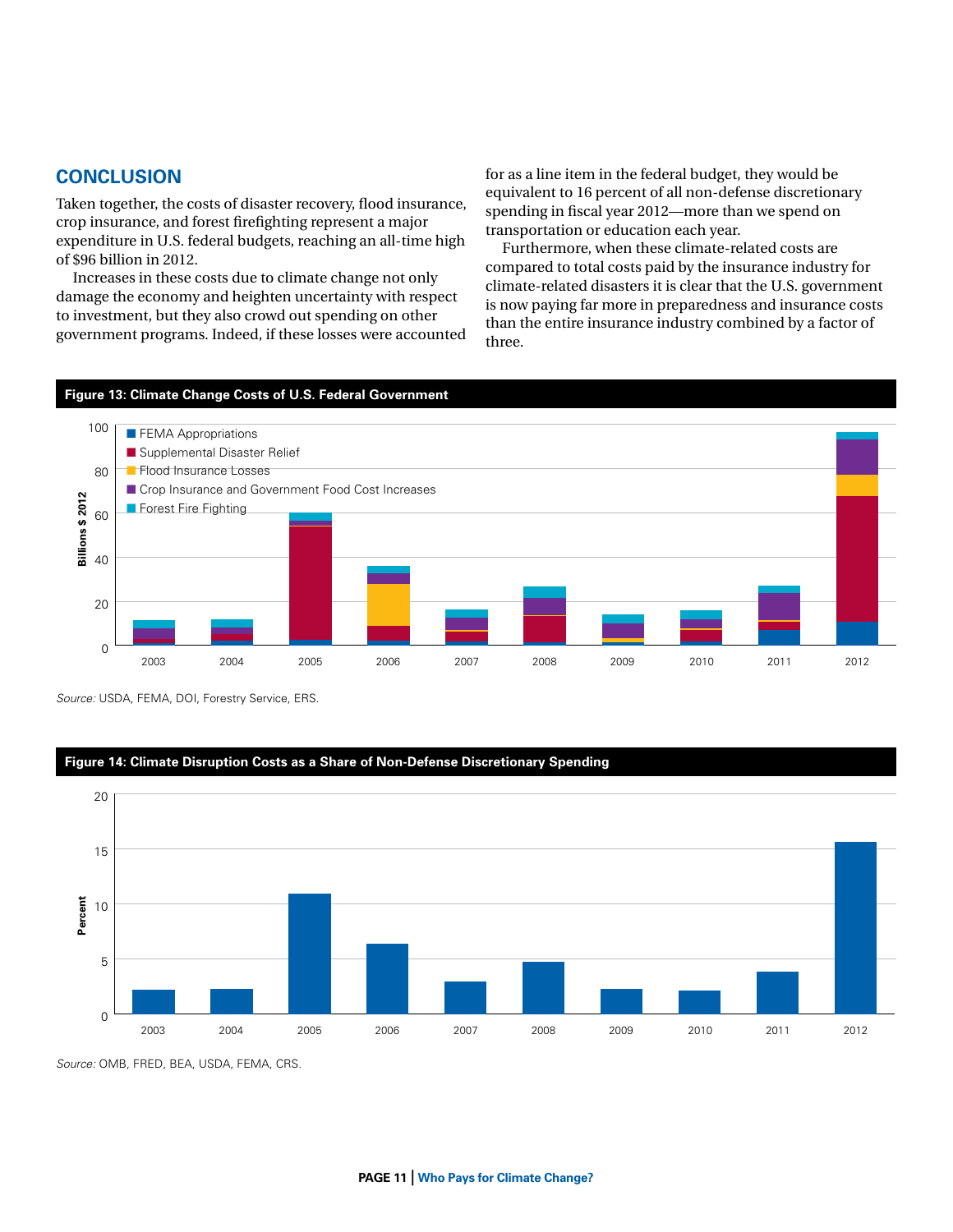While some of these federal insurance programs offer wider benefits to the country, it should be noted that these liabilities have largely been assumed by the public sector due to a lack of private-sector alternatives. The true scorekeepers of climate risk—the insurance industry—are withdrawing from climate-related product lines, and the federal government is spending far more on responding to extreme weather than on preventing it.

Fortunately, there is much President Obama can do to fight climate change without waiting for Congress to pass new legislation. Regulating emissions from existing power plants, emphasizing energy efficiency, and strengthening implementation of the Clean Air Act will put us on the right track.

### **How to Cut Carbon Pollution and Relieve Americans of the Burden of the "Climate Disruption Tax"**



NRDC's report *Using the Clean Air Act to Sharply Reduce Pollution from Existing Power Plants* outlines a road map for cutting carbon emissions from existing power plants by 26 percent by 2020. Such reductions will chip away at the costs Americans pay for climate disruption. Read our plan: **http://www.nrdc.org/air/ pollution-standards**

## **Endnotes**

- 1 http://thoughtleadership.aonbenfield.com/Documents/20130124\_if\_annual\_global\_climate\_catastrophe\_report.pdf; http://www.nrdc.org/ globalwarming/files/ClimateDisruptionTax.pdf.
- 2 Towers Watson State of the Reinsurance Market Confex Pg. 13; http://www.artemis.bm/blog/2013/03/25/pcs-re-survey-leaves-hurricanesandy-loss-estimate-at-18-75-billion/.

3 Ibid.

- 4 Tables 4.1 and 8.7, http://www.whitehouse.gov/omb/budget/Historicals.
- 5 This figure includes budget authority that will result in spending in fiscal year 2012, 2013, and possibly future years for the programs in question addressing extreme weather in calendar year 2012, and not outlays for fiscal year 2012.
- 6 Table 8.7. http://www.whitehouse.gov/omb/budget/Historicals.
- 7 http://op.bna.com/env.nsf/id/avio-94wqlx/\$File/Energy%20Letter-February%20Sequester%20Hearing.pdf.
- 8 http://www.nrdc.org/air/pollution-standards/.
- 9 http://switchboard.nrdc.org/blogs/rhwang/clean\_car\_standards\_shows\_way.html.
- 10 http://www.wri.org/publication/can-us-get-there-from-here.
- 11 http://www.fas.org/sgp/crs/misc/R40708.pdf; http://www.fema.gov/pdf/about/budget/fema\_fy2013\_bib.pdf.
- 12 http://www.fas.org/sgp/crs/homesec/R41981.pdf; http://www.fema.gov/pdf/about/budget/11\_federal\_emergency\_management\_agency\_dhs\_ fy13\_cj.pdf.
- 13 http://www.fas.org/sgp/crs/homesec/R41981.pdf; https://www.fas.org/sgp/crs/misc/R42869.pdf.
- 14 http://www.fas.org/sgp/crs/misc/R42850.pdf.
- 15 http://switchboard.nrdc.org/blogs/dlashof/extreme\_drought\_is\_extremely\_e.html.
- 16 http://www.climatesciencewatch.org/2013/04/12/drought-study-misses-underlying-climate-connections/.
- 17 http://www.usda.gov/oig/webdocs/05401-0002-11.pdf.
- 18 http://www.rma.usda.gov/aboutrma/budget/fycost2003-12.pdf.
- 19 http://www.ers.usda.gov/data-products/food-price-outlook.aspx#.UWtYlrXqnTo.
- 20 http://www.fas.org/sgp/crs/misc/RL30755.pdf; http://www.fas.org/sgp/crs/misc/RL33990.pdf; http://wildfiretoday.com/2012/11/23/2012-thirdhighest-number-of-wildfire-acres-burned/.

#### **PAGE 12** | **Who Pays for Climate Change?**